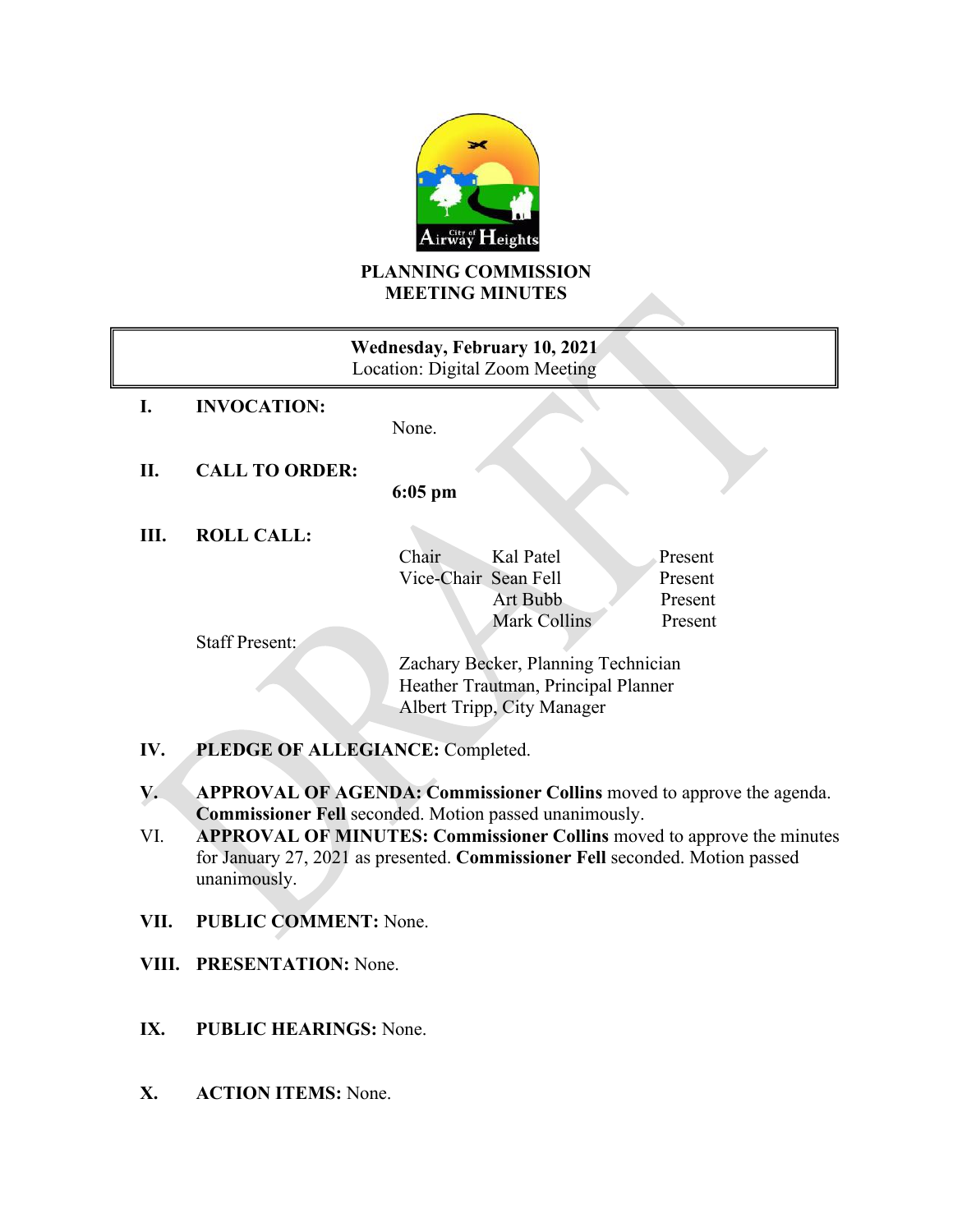## **XI. WORKSHOP:**

- A. **2022 Comprehensive Plan Proposal and Scope** Principal Planner Heather Trautman presented on the proposed 2022 Comprehensive Plan proposal and scope. Commission members asked general questions regarding the proposal. The workshop ended at 6:26 pm.
- B. **Ewing/Oswald Urban Growth Area Modification** Principal Planner Heather Trautman provided an overview of the application and location of the proposal including its relation to the City's Airport Overlay Zone (AOZ) and JLUS Sound Contours. **Commissioner Bubb** requested clarification as to the original owners of the Spokane County ORV Park and if the property was involved in a land swap with the City of Airway Heights. City Manager Albert Tripp indicated that the ORV Park was owned by Spokane County and separate from the Spokane County Raceway site. Several questions were raised by Max Platts from WSDOT Department of Aviation and Char Kay, WSDOT, regarding the 3rd runway for Spokane International Airport and if the City's AOZ included that area. Heather Trautman clarified that the City does not currently have the same AOZ as Spokane County, but is proposing to adopt a similar code. The draft AOZ was presented in a workshop before the Planning Commission at the last meeting, and will have a Public Hearing in March. **Commissioner Patel** invited the applicant's representative, Jack Kestell, to speak regarding the application. He stated that property owners were interested in an infill project and were aware that there are constraints on the development of the property. **Commissioner Patel** invited Ben Serr, Department of Commerce (DOC), to speak on the application. Ben Serr identified that the DOC supported the notion that the City of Airway Heights could utilize the current UGA more effectively, by supporting housing in other areas surrounding the City. DOC has concerns regarding the impacts of JLUS and the Spokane County AOZ on the development potential of the property. He indicated that the DOC has concerns that the application should be addressing an urban density designation now as part of the UGA amendment process. Heather Trautman clarified that no action is being sought at this time by the Planning Commission. The workshop ended at 7:03 pm.
- C. **Draft Downtown Plan and Proposed Commercial Zoning** Principal Planner Heather Trautman provided an overview of the draft Downtown Plan and Commercial zoning. Local business owner Justin Davis asked for additional information on the graphics in the Downtown Plan for landscaping and opportunities to provide feedback on a design as to ensure parking and access for his business and who he could contact as a decision maker on the design. Heather Trautman provided background on the concept drawings and recommended either Kevin Anderson, Public Works Director or the City Council as the contact in the future regarding a design for US2. **Commissioner Patel** made a motion to move the downtown plan to public hearing. The motion was seconded by **Commissioner Fell**. Motion passed unanimously. The workshop ended at 7:50 pm.